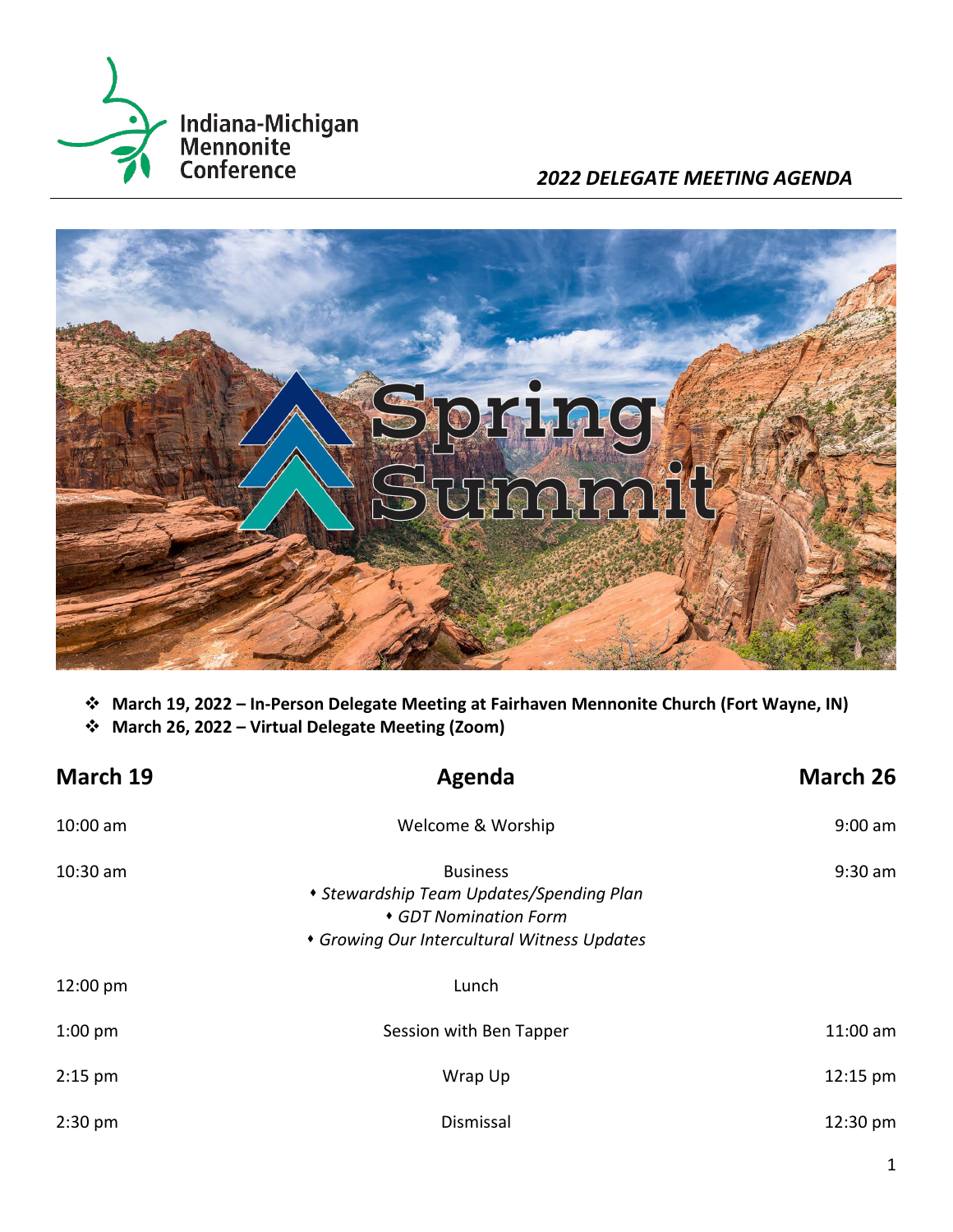# **Indiana-Michigan Mennonite Conference** 2022-2023 Spending Plan

*Indiana-Michigan Mennonite Conference is a community of congregations centered on Jesus and guided by the Holy Spirit. Acting through grace, love and peace we are engaging the world God loves.*

| <b>CARE OF PASTORS AND</b><br><b>CONGREGATIONS</b>                  | Expenses related to the things conference does<br>together that congregations cannot do alone:<br>Congregational Coaches, Pastor/Congregation in<br>Crisis, Pastoral Family Assistance Program.                                                                                                                                                                                                                                                                                                                                                                                                                                | 1.5%  |                                                                  |
|---------------------------------------------------------------------|--------------------------------------------------------------------------------------------------------------------------------------------------------------------------------------------------------------------------------------------------------------------------------------------------------------------------------------------------------------------------------------------------------------------------------------------------------------------------------------------------------------------------------------------------------------------------------------------------------------------------------|-------|------------------------------------------------------------------|
| <b>COMMUNICATIONS</b>                                               | Gospel Evangel, printing and distribution.<br>Website development and maintenance.                                                                                                                                                                                                                                                                                                                                                                                                                                                                                                                                             | 1.5%  | gospel evangel                                                   |
| <b>CONFERENCE</b><br><b>INITIATIVES</b>                             | Initiatives related to priorities and new ventures:<br><b>Intercultural Transformation</b><br>Special projects                                                                                                                                                                                                                                                                                                                                                                                                                                                                                                                 | 0.9%  | <b>Growing Our Intercultural Witnes:</b><br>onal Leadership Team |
| <b>CONFERENCE</b><br><b>LEADERSHIP TEAMS</b><br><b>EXPENDITURES</b> | Travel and miscellaneous expenses:<br>Leadership Teams Retreat<br>Missional Leadership Team<br><b>Ministry Credentialing Team</b><br>Leadership Enhancement Team<br>Stewardship Team<br><b>Gifts Development Team</b>                                                                                                                                                                                                                                                                                                                                                                                                          | 1.5%  |                                                                  |
| <b>LEADERSHIP</b><br><b>DEVELOPMENT</b>                             | Leadership Training<br>Ministry Inquiry Program (college students)<br><b>Seminary Student Assistance</b>                                                                                                                                                                                                                                                                                                                                                                                                                                                                                                                       | 1.5%  |                                                                  |
| <b>MENNONITE CHURCH</b><br><b>USA CONNECTIONS</b>                   | Conference first fruits: A 10% tithe of<br>congregational contributions to conference goes<br>to support denominational work.<br>Denominational Ministerial Database<br>Mutual Aid-Corinthian Plan<br>General Assembly Del. Travel                                                                                                                                                                                                                                                                                                                                                                                             | 12.9% | <b>Mennonite</b><br>Church<br>USA                                |
| <b>OFFICE EXPENDITURES</b>                                          | Office Space cost sharing<br>Office Equipment and maintenance<br>Office Supplies, Resource Library,<br>Liability Insurance                                                                                                                                                                                                                                                                                                                                                                                                                                                                                                     | 8.2%  | A MORELL                                                         |
| <b>CONFERENCE</b><br><b>STAFFING</b>                                | Salaries, benefits and networking expenses for<br>all staff:<br><b>Conference Ministers provide leadership</b><br>development, administration and vision.<br>Oversee and participate with teams, maintains<br>relationships with pastors and congregations,<br>leadership transitions,<br>credentialing, and connects with MC USA.<br><b>Administrative Coordinator manages office</b><br>responsibilities, event coordination,<br>communication, writes for and edits Gospel<br>Evangel, manages electronic media.<br>Bookkeeper maintains financial records and<br>transactions.<br>Leadership consultant<br>Sabbatical fund | 71.9% |                                                                  |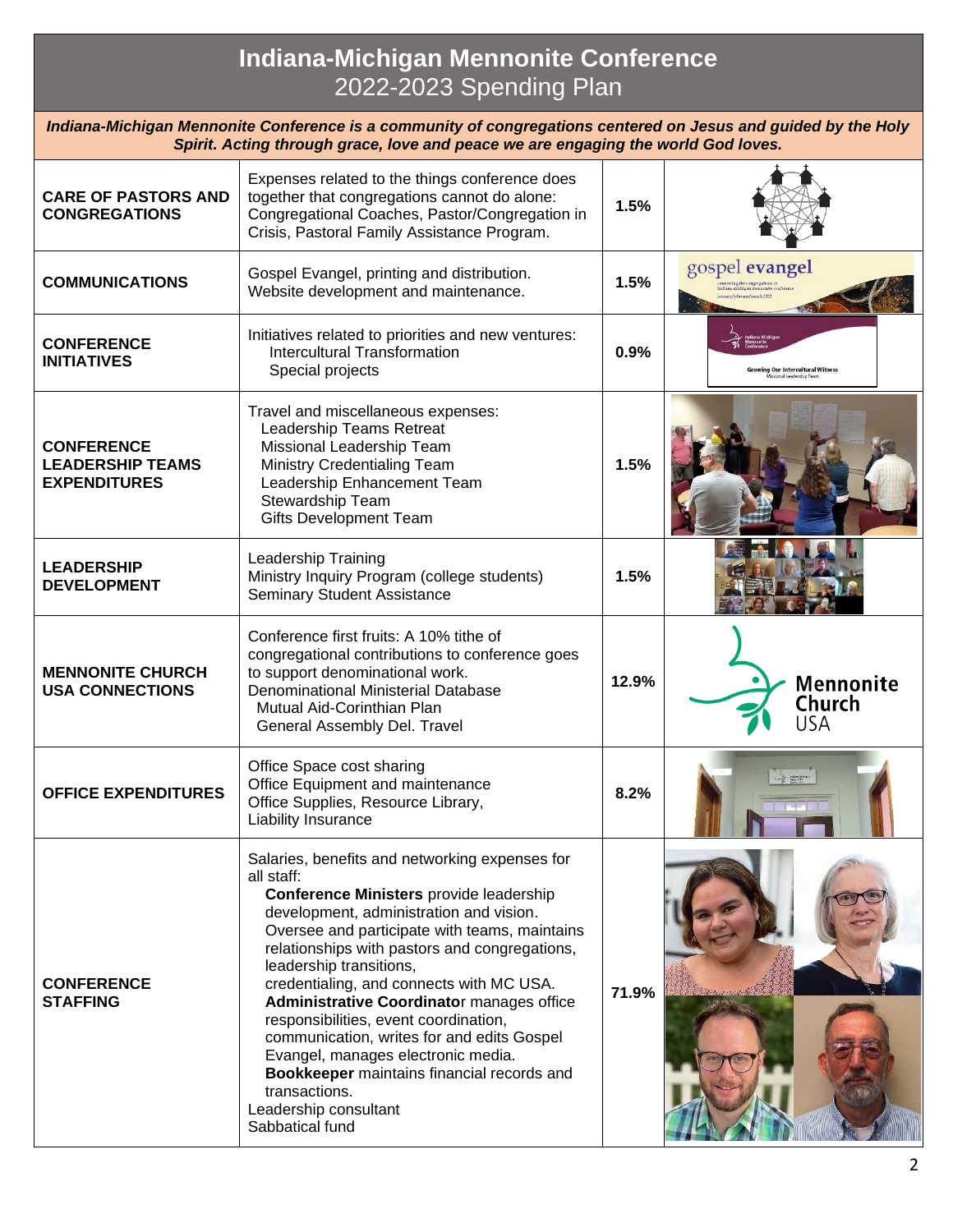## **Proposed 2022-2023 Spending Plan** Indiana-Michigan Mennonite Conference

*Indiana-Michigan Mennonite Conference is a community of congregations centered on Jesus and guided by the Holy Spirit. Acting through grace, love and peace we are engaging the world God loves.*

|                                                 | 2021-2022<br><b>Spending</b><br>Plan | <b>Actual</b><br><b>Through</b><br>12/31/2021 | <b>Proposed</b><br>2023 | \$ Change<br>from<br>2021-2022 | $\frac{9}{6}$<br>Change |
|-------------------------------------------------|--------------------------------------|-----------------------------------------------|-------------------------|--------------------------------|-------------------------|
| <b>INCOME</b>                                   |                                      |                                               |                         |                                |                         |
| <b>CONGREGATIONAL SUPPORT FOR CONFERENCE</b>    | \$210,000                            | \$85,801                                      | \$210,000               | $$ -$                          | 0.0%                    |
| INDIVIDUAL GIFTS AND OTHER EXPECTED INCOME      | \$45,175                             | \$10,043                                      | \$54,644                | \$9,469                        | 21.0%                   |
| <b>TOTAL EXPECTED INCOME</b>                    | \$255,175                            | \$95,844                                      | \$264,644               | \$9,469                        | 3.7%                    |
| <b>EXPENSE</b>                                  |                                      |                                               |                         |                                |                         |
| <b>CARE OF PASTORS AND CONGREGATIONS</b>        | \$3,300                              | \$569                                         | \$3,900                 | \$600                          | 18.2%                   |
| <b>COMMUNICATIONS</b>                           | \$5,400                              | \$1,580                                       | \$3,950                 | \$(1,450)                      | $-26.9%$                |
| <b>CONFERENCE INITIATIVES</b>                   | \$2,000                              | \$394                                         | \$2,500                 | \$500                          | 25.0%                   |
| <b>CONFERENCE LEADERSHIP TEAMS EXPENDITURES</b> | \$5,000                              | \$927                                         | \$4,000                 | \$(1,000)                      | $-20.0%$                |
| <b>LEADERSHIP DEVELOPMENT</b>                   | \$4,500                              | \$1,349                                       | \$4,000                 | \$ (500)                       | $-11.1%$                |
| <b>MENNONITE CHURCH USA CONNECTIONS</b>         | \$34,700                             | \$9,794                                       | \$34,075                | \$ (625)                       | $-1.8%$                 |
| <b>OFFICE EXPENDITURES</b>                      | \$19,500                             | \$5,912                                       | \$21,725                | \$2,225                        | 11.4%                   |
| <b>CONFERENCE STAFFING</b>                      | \$180,775                            | \$84,733                                      | \$190,186               | \$9,411                        | 5.2%                    |
| <b>TOTAL EXPECTED EXPENSE</b>                   | \$255,175                            | \$105,258                                     | \$264,336               | \$9,161                        | 3.6%                    |
| <b>BALANCE</b>                                  | \$<br>н.                             | \$ (9,414)                                    | \$308                   |                                |                         |

# **2022-2023 Spending Plan Allocations**

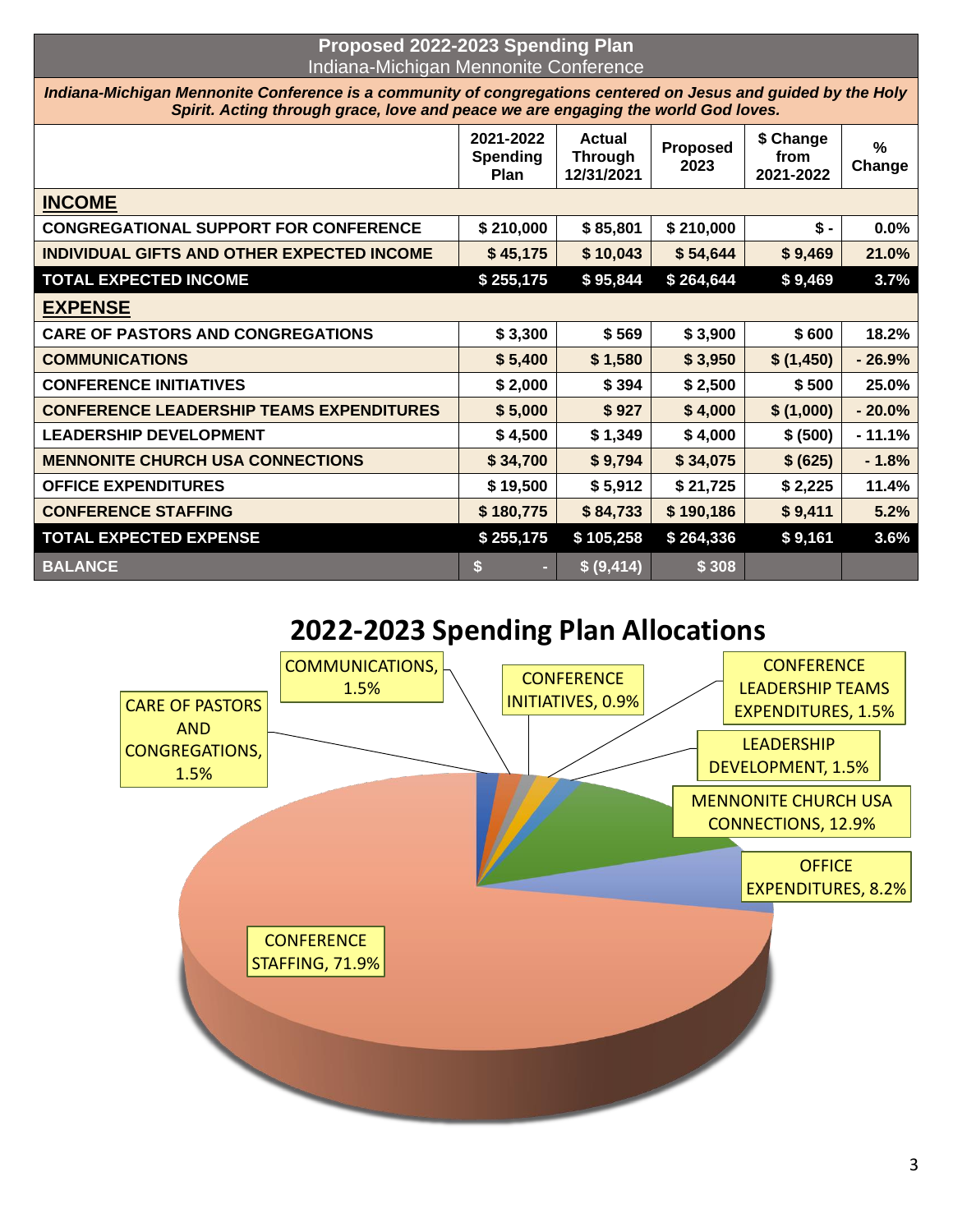

# **Narrative Spending Plan**

Indiana-Michigan Mennonite Conference developed a vision statement (to the right) to describe our calling and identity in the world. In this statement we desire to express both who we are and who we want to become. One of the ways we embody this vision is through the financial commitments we make. Below is a way of making an explicit connection between our vision and our spending plan in a narrative form.

We are a community of congregations **Centered on Jesus Guided by the Holy Spirit** Acting through grace, love and peace **Engaging the world God loves.** 

**How to read this document:** the pie chart below represents a visual story of how finances are used to contribute to and support each part of our vision. On the reverse, you will find this story told using familiar line-item titles (highlighted in bold) along with additional insights and anecdotes highlighting how we see God working in each corresponding area of our vision. We believe that this way of telling our financial story encourages us to not only consider what we are spending but why we are stewarding our finances.

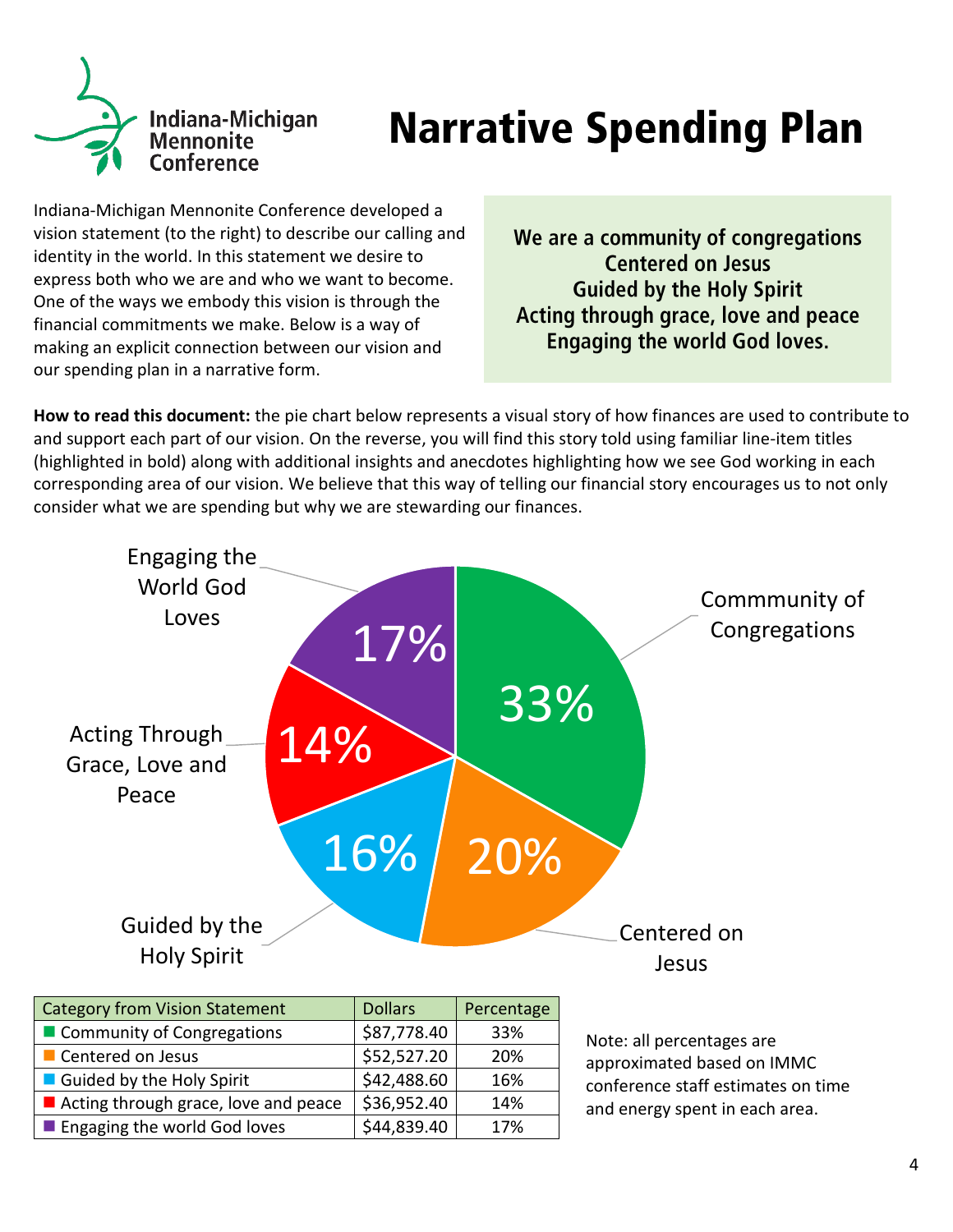## **Community of Congregations**

A significant portion of the work of the **Conference Staff** is focused here, in equipping and supporting the community of congregations. The work of the **Leadership Enhancement Team** and the **Ministry Credentialing Team** provides support to pastors so that they can lead effectively within their congregations and connect with other leaders in the conference. Additionally, the conference makes **leadership training** opportunities and the **care of pastors & congregations** priorities as part of our community of congregations.

The **Missional Leadership Team** is committed to ensuring that the institutional elements of our conference are serving the needs of our entire community as well as individual congregations. Our connection to **Mennonite Church USA** is a mutually beneficial relationship in which we can learn from each other.

We use the **Gospel Evangel** and our **website** as means of telling our stories and communicating to and within the community. Our **archive storage** allows us move forward as we can remember how we got here.

Other support for our community comes through **Congregational Coaches and** the **Ministry Inquiry Program**.

#### **Centered on Jesus**

A fair amount of the **Conference Staff**'s work is dedicated to making space to putting Jesus at the center of our faith and practices. This comes in the form of personal connections and discernment with congregations and in making space for spiritual retreats. The **Leadership Enhancement Team** and **Ministerial Credentialing Team** contribute to the above as well as providing insight and opportunity for pastors to reflect on past experience and future goals. The **leadership training** that is provided by IMMC strives to put Jesus as a model for the practicing of our faith. The **Missional Leadership Team** helps us to envision ways we can remain faithful to Jesus' call in an ever-changing world. Our relationship with **Mennonite Church USA** also provides us with a broader perspective on how we might follow Jesus in our own contexts and provides us with resources for engaging in Jesus-centered living.

## **Guided by the Holy Spirit**

The **Conference Ministers** help congregations and individuals to discern the leading of the Holy Spirit in their lives. Likewise, the **Ministerial Leadership Team** plays an important role in discerning and facilitating discernment within the conference. The conference also participates in discernment within the community of **Mennonite Church USA**, giving and receiving council as we adapt and follow the guidance of the Holy Spirit.

The Holy Spirit continues to challenge and equip us to engage in the important work of **intercultural transformation**. We have sensed the need to identify and address our own part in the injustices of the world and are following the leading of the Holy Spirit in this work. We also have a **Special Projects Fund** that allows for Spirit-driven initiatives to receive support from the conference.

## **Acting Through Grace, Love and Peace**

So much of what has already been mentioned requires us to act through grace, love, and peace. This is especially true as we attend to the **care of pastors and congregations** and as we seek **intercultural transformation**. The **Conference Staff** and the **Missional Leadership Team** help to facilitate this posture of grace, love, and peace as they discern ways to make our services and resources available to an increasingly diversifying conference. Mennonite Church USA continues to invest in ways to "Be the Peace" in our respective contexts, encouraging us to take the call to be peacemakers into every aspect of our lives.

# As we continue to work on the Work of the Work of the Witness of the continue of the conference resources are being used to further the

work of **intercultural transformation**. **Conference staff** and the **Missional Leadership Team** are working to evaluate their own need for growth in intercultural competency as well as equipping and calling others to do this work. This includes anti-racism training, the formation of an Intercultural Work Group, and utilization of the Intercultural Development Inventory. **Mennonite Church USA** helps us to broaden our perspectives and connects us with opportunities to work and serve outside of IMMC.

Our work in engaging the world also includes the ways we support those near and far through the **Ministry Inquiry Program**, **Mutual Aid**, and resources provided through our **website**.